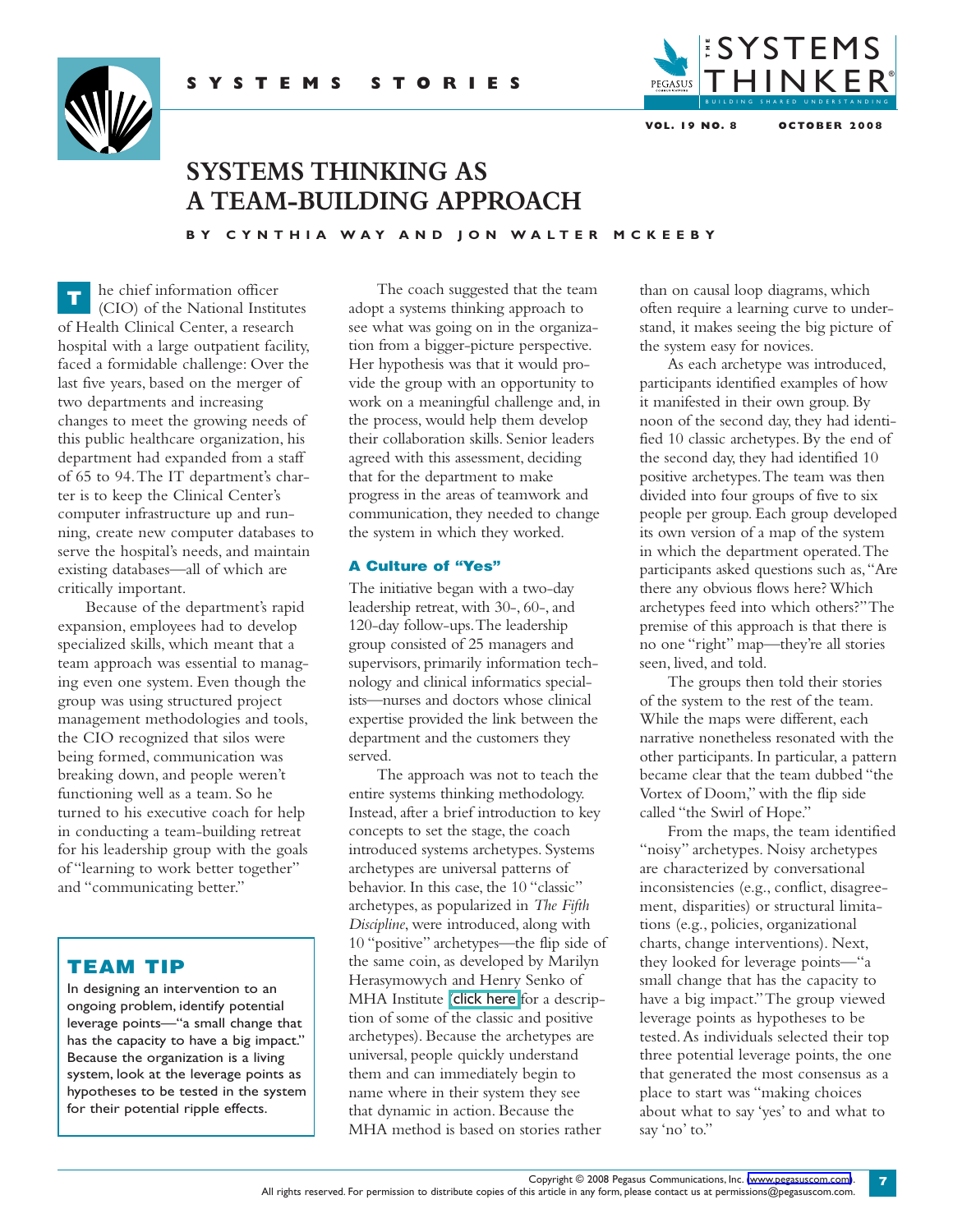The team talked about having a culture of "yes," in that customers and senior managers refused to accept "no" as a response to a request.They came to realize that, as they took on more and more assignments, the available resources in the department declined. The group talked about how this "Growth and Underinvestment" dynamic led people to take heroic efforts to accomplish their workload, which eventually led to burnout.They explored the implications of the "Attractiveness Principle," which involves managing interdependent limits in a complex system.

The team also did a future map showing what they thought the system would look like as a result of addressing this leverage point.They had lively discussion around the fact that their customers and managers were not used to hearing "no," and how team members might convey this message without alienating others. Participants recognized potential negative side effects of different interventions and focused on ways to mitigate them.These included:

- **•** Engage in clear communication.
- **•** Manage customer expectations.
- **•** Give customers choices where they can, so it isn't an absolute "no."
- **•** Let customers prioritize their own projects.

**•** Enlist management support.

Management support was a topic for discussion, and the group debated whether you could tell your manager "no."The general consensus was that there were non-negotiable priorities, but that managers were open to looking at different options; for example, "Okay, we'll push back this time, but here's what it will cost us in terms of support and impact on other projects and systems."

Finally, to make informed choices and priorities, the team decided they must first have a handle on what they had already agreed to.Thus, they planned to compile a project list that identified all the work being conducted within the department.The team came up with a 30-day action plan:

#### *30-Day Action Plan*

**•** The CIO will distribute a list of known and projected projects and

initiatives.

**•** Each member of the leadership team will validate their projects, identify missing items, identify items no longer valid, and submit the annotated list to the CIO.

**•** The CIO will consolidate and distribute the consolidated list.

**•** The CIO and his team will meet for an initial review of the list.

**•** The CIO and his team will meet with the executive coach for a twohour follow-up session to review the last 30 days and plan for the next 30.

The team noted the contrast in their mood from Day 1 to Day 2. After focusing initially on the classic archetypes, which draw out the negative trends in the system, they reported that they found themselves feeling overwhelmed and demoralized.After identifying and mapping the positive archetypes the next day, they were reminded of their capacity to make positive change and started to feel excited about their ability to improve what the day before had felt hopeless. Upon reflection, the team also commented that it was helpful to hear that others were experiencing the same emotions.

#### **30 Days Later**

Initially, the most important benefit the senior staff experienced was understanding their coworkers and their responsibilities in a new, more respectful light. In addition, during the retreat, the group identified a few processes that were not working as efficiently as possible.As people left the retreat, they had already planned meetings to discuss how to improve those practices. From the actual retreat content, the leadership team started to use the language of systems archetypes to evaluate, define, and communicate about the current system. Finally, the group had accomplished their goal of updating the list of existing commitments.

However, this last accomplishment had an unintended negative side effect: People felt overwhelmed by the sheer volume of the projects which with they were dealing.The project list was longer than expected, with 200 items. In addition to creating the list, the team also needed to design processes to filter new projects, maintain the list, and work together to review the list.At times, the list and the workload threatened to take over the department. But the group continued to apply their knowledge of the archetypes and monitor the system to improve communication and collaboration.

Despite the fact that their 30-day action plan only specified that they update the list, people felt demoralized that they hadn't made progress on the leverage point of "making choices about what to say 'yes' to and what to say 'no' to." One participant commented,"Basically, nothing's changed.All the negative archetypes that were there when we started are still there." Upon questioning, they conceded that there was positive movement within the negative archetypes, and evidence that more positive archetypes were happening. But since their workload hadn't changed, they felt they had failed, even though communication had dramatically changed.To dispel this negative perception, the group discussed the time delay factor in seeing the impact of the changes they'd made in their communication and in their system.

#### **60 Days Later**

At the 60-day follow-up, the team started recognizing the significant impact that had occurred in communication. One woman remarked that she was listening to a program on the radio about stovepipes in organizations, and suddenly it occurred to her that their organization no longer had them.The CIO spoke of having more patience about projects not getting done, because he had a better sense of the big picture and the interrelationships. Because of that insight, he felt he was less of a micromanager.

Various team members remarked that they see things from a systems thinking perspective. Now it is more common for them to think ahead and involve other teams in their efforts, whereas in the past they may not have done so until halfway through the project.The group also felt as though there were fewer surprises now that they had a broader picture of what was going on.

The project list went from being an overwhelming prospect to a useful tool.